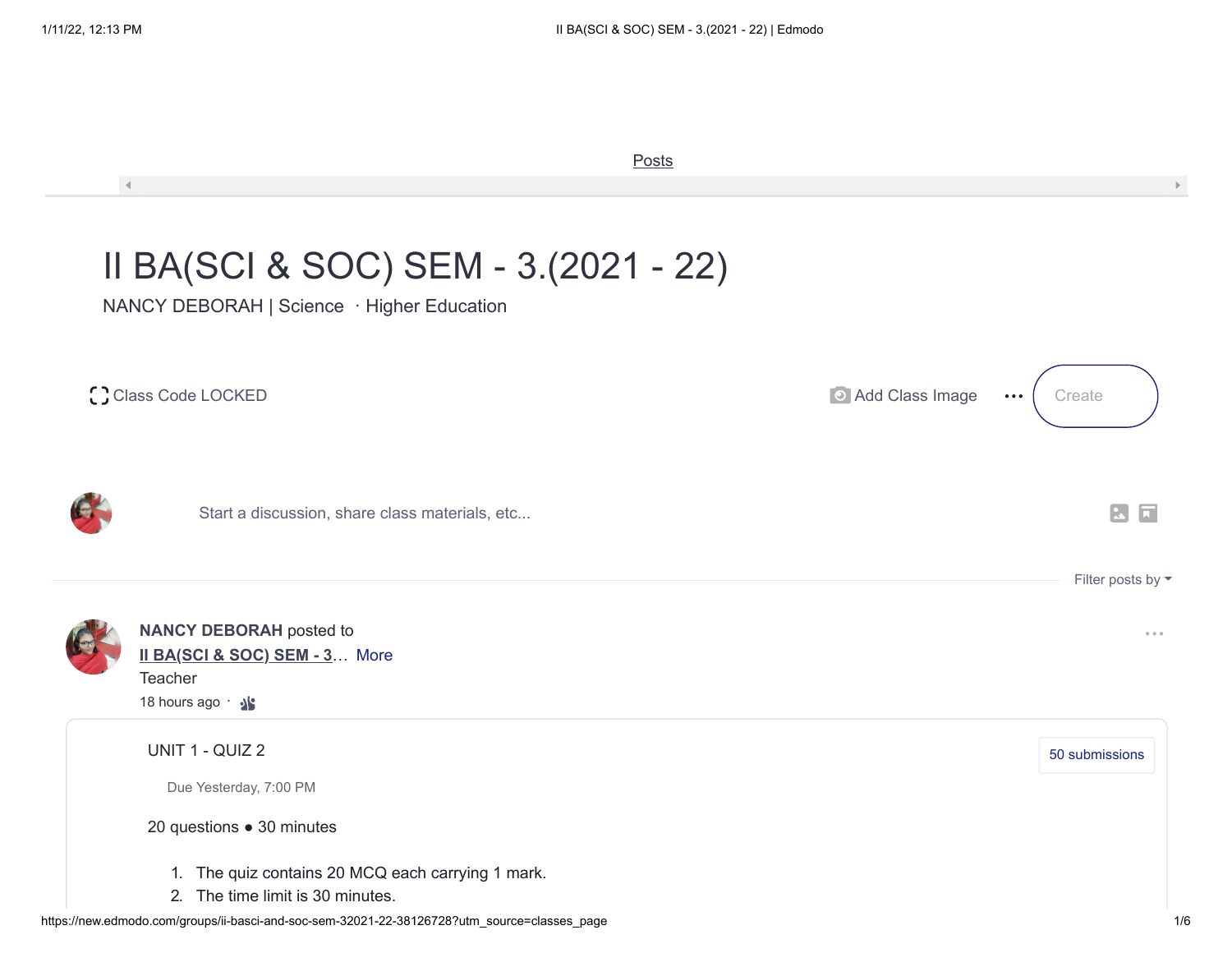| 4. Late submission will not be accepted this time.                                                                                        |                       |                                                            |
|-------------------------------------------------------------------------------------------------------------------------------------------|-----------------------|------------------------------------------------------------|
| $\bigcup$ Like                                                                                                                            | $\bigodot$<br>Comment |                                                            |
| Write a comment                                                                                                                           |                       |                                                            |
| Noor Afshan posted to II BA(SCI & SOC) SEM - 3<br>More<br>Jan 7 · 11:39 AM · · ·                                                          |                       | $\begin{array}{ccccccccccccc} 0 & 0 & 0 & 0 & \end{array}$ |
| Group 13<br>Topic: Impact of high tech devices on emotional social and cognitive facets of human.<br>NOOR E AFSHAN(Discovery of Internet) |                       |                                                            |
| Non_Core.pptx                                                                                                                             |                       |                                                            |
| τÒ.<br>Like                                                                                                                               | $\bigodot$<br>Comment |                                                            |
| Write a comment                                                                                                                           |                       |                                                            |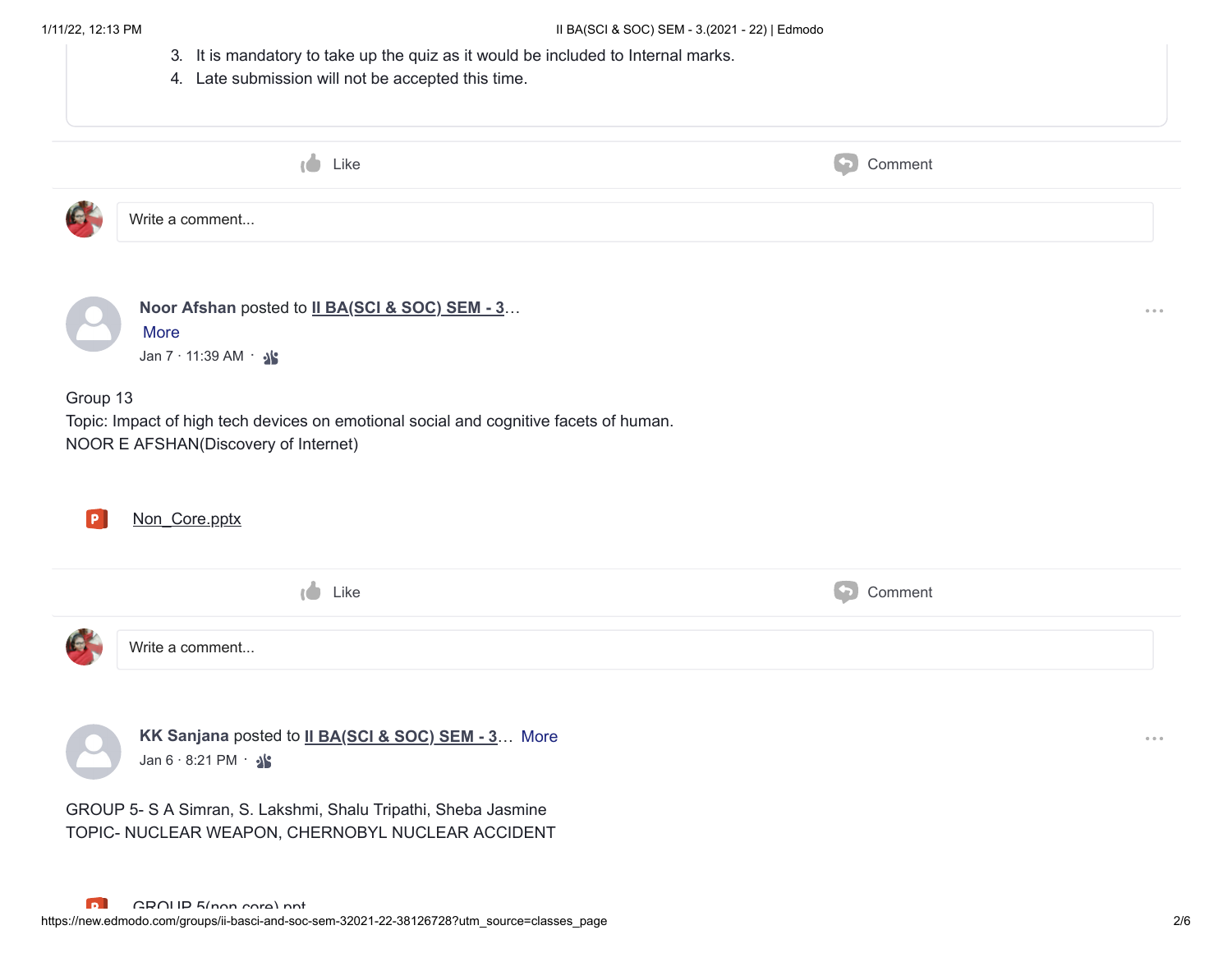|                                     | שו שוושוו שנושוו שטובן.                                                                                              |                                                    |                                              |
|-------------------------------------|----------------------------------------------------------------------------------------------------------------------|----------------------------------------------------|----------------------------------------------|
|                                     | <b>C</b><br>Like                                                                                                     | $\left( \left. \bullet \right) \right)$<br>Comment |                                              |
|                                     | Write a comment                                                                                                      |                                                    |                                              |
|                                     | Ameerah Wasim posted to II BA(SCI & SOC) SEM - 3<br>More<br>Jan 6 · 8:12 PM · · ·                                    |                                                    | $\alpha \cdot \alpha \cdot \alpha$           |
|                                     | 2nd BA - GROUP 1 Presentation                                                                                        |                                                    |                                              |
| Arshita M.V<br>Ayesha<br>Harshita S | Ameerah Wasim Taher<br>Adneen Fatima                                                                                 |                                                    |                                              |
| <b>P</b>                            | DISCOVERY OF ANTIBIOTICS.pptx                                                                                        |                                                    |                                              |
|                                     | <b>CO</b><br>Like                                                                                                    | $\left( \left. \bullet \right) \right.$<br>Comment |                                              |
|                                     | Write a comment                                                                                                      |                                                    |                                              |
|                                     | Tahia Ansari posted to II BA(SCI & SOC) SEM - 3<br>More<br>Jan 6 $\cdot$ 8:01 PM $\cdot$ · ·<br>Group-3 Presentation |                                                    | $\begin{array}{ccccc} 0 & 0 & 0 \end{array}$ |
| Tahia Ansari                        | وأحساب والمساري                                                                                                      |                                                    |                                              |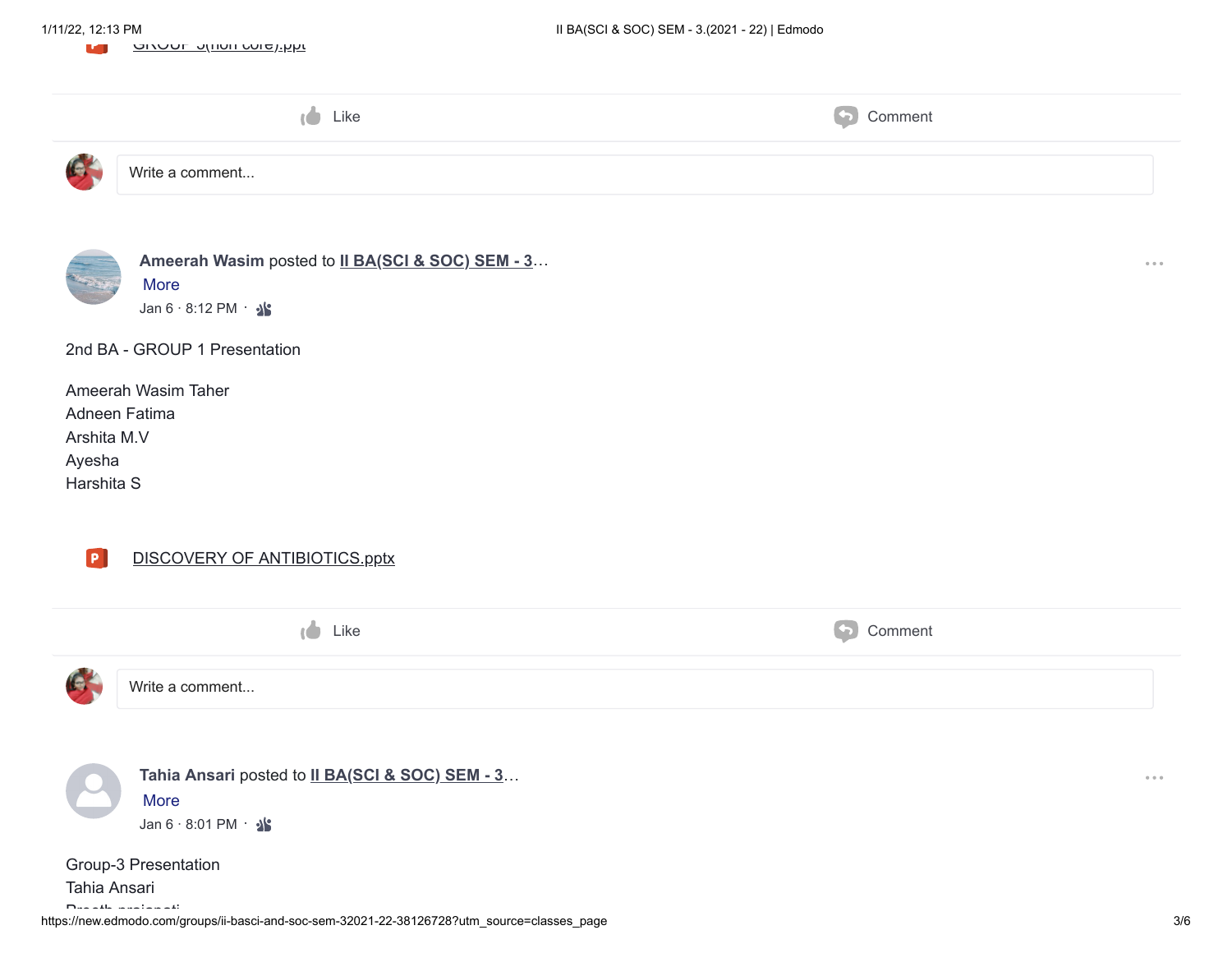Preeth prajapati

Zehrish iram

Ayesha siddiqua

Quarina Siddiqui

Thasniya Banu

1/11/22, 12:13 PM II BA(SCI & SOC) SEM - 3.(2021 - 22) | Edmodo

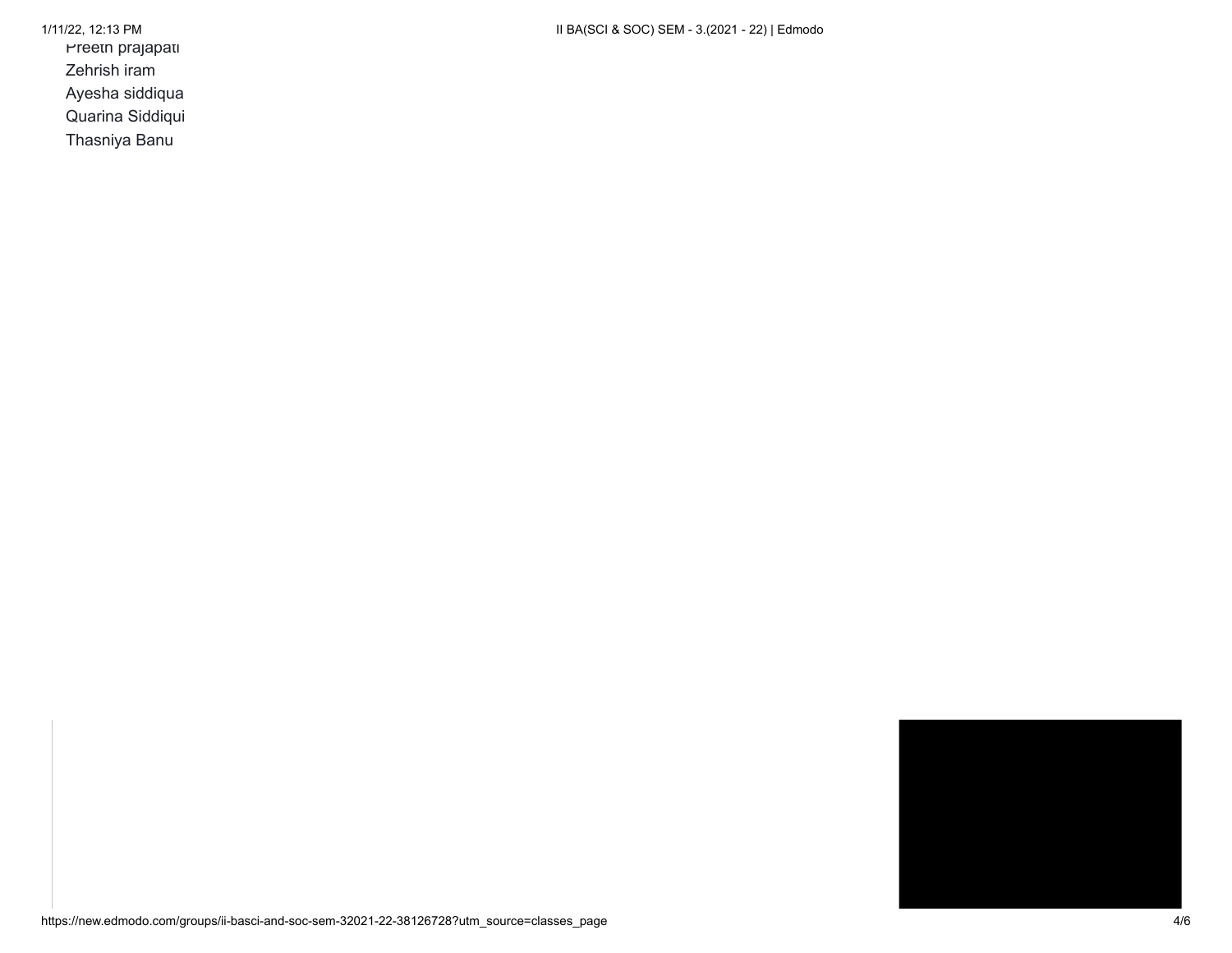| 0:00 / 1:05                                                              |                       |                            |
|--------------------------------------------------------------------------|-----------------------|----------------------------|
|                                                                          |                       |                            |
|                                                                          |                       |                            |
| $\bullet$ Like                                                           | $\bigodot$<br>Comment |                            |
| Write a comment                                                          |                       |                            |
|                                                                          |                       |                            |
|                                                                          |                       |                            |
| <b>KEN</b><br>Calendar<br>Tuesday, January 11<br>$\triangleq$ Agenda NEW |                       | $\leftarrow$ $\rightarrow$ |
| Guide your class with a daily or weekly task list.<br>Today's Agenda     |                       |                            |